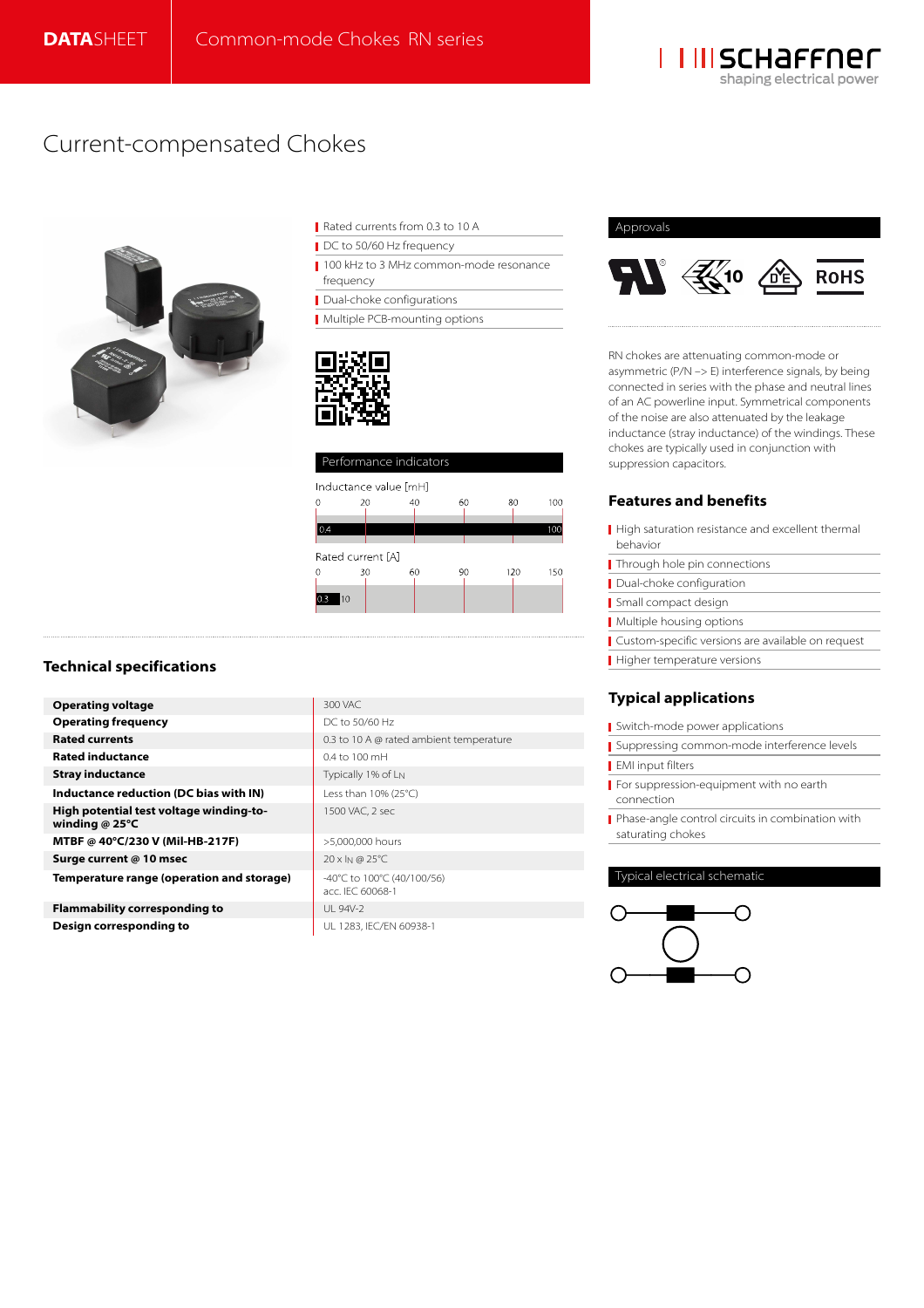# **Choke selection table**

| Filter            | Current           | @ ambient   | Inductance    | Resistance | A    | В    | н    |
|-------------------|-------------------|-------------|---------------|------------|------|------|------|
|                   | (l <sub>N</sub> ) | temperature | $(L_N)$       | $(R_{DC})$ |      |      |      |
|                   | [A]               | [°C]        | [ <b>mH</b> ] | [mOhm]     | [mm] | [mm] | [mm] |
| RN 102-0.3-02-22M | 0.3               | 40          | 22.0          | 1300       | 10.0 | 10.0 | 9.0  |
| RN 102-0.3-02-12M | 0.3               | 40          | 12.0          | 1100       | 10.0 | 10.0 | 9.0  |
| RN 102-0.6-02-4M4 | 0.6               | 40          | 4.4           | 380        | 10.0 | 10.0 | 9.0  |
| RN 102-1-02-3M0   | 1.0               | 40          | 3.0           | 210        | 10.0 | 10.0 | 9.0  |
| RN 102-1.5-02-1M6 | 1.5               | 40          | 1.6           | 94         | 10.0 | 10.0 | 9.0  |
| RN 102-2-02-1M1   | 2.0               | 40          | 1.1           | 70         | 10.0 | 10.0 | 9.0  |
|                   |                   |             |               |            |      |      |      |
| RN 112-0.4-02-39M | 0.4               | 40          | 39.0          | 1500       | 15.0 | 10.0 | 12.6 |
| RN 112-0.4-02-27M | 0.4               | 40          | 27.0          | 1400       | 15.0 | 10.0 | 12.6 |
| RN 112-0.5-02-27M | 0.5               | 40          | 27.0          | 1200       | 15.0 | 10.0 | 12.6 |
| RN 112-0.5-02-18M | 0.5               | 40          | 18.0          | 1100       | 15.0 | 10.0 | 12.6 |
| RN 112-0.5-02-15M | 0.5               | 40          | 15.0          | 700        | 15.0 | 10.0 | 12.6 |
| RN 112-0.6-02-15M | 0.6               | 40          | 15.0          | 490        | 15.0 | 10.0 | 12.6 |
| RN 112-0.8-02-10M | 0.8               | 40          | 10.0          | 380        | 15.0 | 10.0 | 12.6 |
| RN 112-1.2-02-6M8 | 1.2               | 40          | 6.8           | 250        | 15.0 | 10.0 | 12.6 |
| RN 112-1.5-02-3M3 | 1.5               | 40          | 3.3           | 102        | 15.0 | 10.0 | 12.6 |
| RN 112-2-02-1M8   | 2.0               | 40          | 1.8           | 74         | 15.0 | 10.0 | 12.6 |
| RN 112-2-02-1M0   | 2.0               | 40          | 1.0           | 70         | 15.0 | 10.0 | 12.6 |
| RN 112-2.6-02-0M4 | 2.6               | 40          | 0.4           | 40         | 15.0 | 10.0 | 12.6 |
| RN 112-3.6-02-0M4 | 3.6               | 40          | 0.4           | 27         | 15.0 | 10.0 | 12.6 |
| RN 112-4-02-0M7   | 4.0               | 40          | 0.7           | 24         | 15.0 | 10.0 | 12.6 |
|                   |                   |             |               |            |      |      |      |
| RN 114-0.3-02-47M | 0.3               | 40          | 47.0          | 1700       | 20.1 | 12.5 | 13.2 |
| RN 114-0.5-02-39M | 0.5               | 40          | 39.0          | 830        | 20.1 | 12.5 | 13.2 |
| RN 114-0.8-02-27M | 0.8               | 40          | 27.0          | 500        | 20.1 | 12.5 | 13.2 |
| RN 114-1-02-15M   | 1.0               | 40          | 15.0          | 370        | 20.1 | 12.5 | 13.2 |
| RN 114-1.2-02-10M | 1.2               | 40          | 10.0          | 195        | 20.1 | 12.5 | 13.2 |
| RN 114-1.5-02-6M8 | 1.5               | 40          | 6.8           | 123        | 20.1 | 12.5 | 13.2 |
| RN 114-2-02-4M2   | 2.0               | 40          | 4.2           | 100        | 20.1 | 12.5 | 13.2 |
| RN 114-2.5-02-3M3 | 2.5               | 40          | 3.3           | 63         | 20.1 | 12.5 | 13.2 |
| RN 114-3-02-2M0   | 3.0               | 40          | 2.0           | 52         | 20.1 | 12.5 | 13.2 |
| RN 114-4-02-1M5   | 4.0               | 40          | 1.5           | 34         | 20.1 | 12.5 | 13.2 |
|                   |                   |             |               |            |      |      |      |
| RN 116-0.5-02-47M | 0.5               | 60          | 47.0          | 960        | 20.1 | 12.5 | 13.2 |
| RN 116-0.5-02-39M | 0.5               | 60          | 39.0          | 920        | 20.1 | 12.5 | 13.2 |
| RN 116-0.5-02-27M | 0.5               | 60          | 27.0          | 790        | 20.1 | 12.5 | 13.2 |
| RN 116-0.8-02-27M | 0.8               | 60          | 27.0          | 370        | 20.1 | 12.5 | 13.2 |
| RN 116-1-02-15M   | 1.0               | 60          | 15.0          | 260        | 20.1 | 12.5 | 13.2 |
| RN 116-1-02-10M   | 1.0               | 60          | 10.0          | 210        | 20.1 | 12.5 | 13.2 |
| RN 116-1.3-02-6M8 | 1.3               | 60          | 6.8           | 140        | 20.1 | 12.5 | 13.2 |
| RN 116-1.5-02-10M | 1.5               | 60          | 10.0          | 148        | 20.1 | 12.5 | 13.2 |
| RN 116-1.7-02-4M0 | 1.7               | 60          | 4.0           | 87         | 20.1 | 12.5 | 13.2 |
| RN 116-2-02-3M3   | 2.0               | 60          | 3.3           | 70         | 20.1 | 12.5 | 13.2 |
| RN 116-2-02-2M2   | 2.0               | 60          | 2.2           | 66         | 20.1 | 12.5 | 13.2 |
| RN 122-0.5-02-56M | 0.5               | 40          | 56.0          | 1800       | 25.0 | 15.0 | 16.5 |
| RN 122-0.6-02-47M | 0.6               | 40          | 47.0          | 1300       | 25.0 | 15.0 | 16.5 |
| RN 122-0.8-02-39M | 0.8               | 40          | 39.0          | 1000       | 25.0 | 15.0 | 16.5 |
| RN 122-1-02-18M   | 1.0               | 40          | 18.0          | 630        | 25.0 | 15.0 | 16.5 |
| RN 122-1-02-10M   | 1.0               | 40          | 10.0          | 560        | 25.0 | 15.0 | 16.5 |
| RN 122-1.5-02-10M | 1.5               | 40          | 10.0          | 250        | 25.0 | 15.0 | 16.5 |
| RN 122-2-02-6M8   | 2.0               | 40          | 6.8           | 156        | 25.0 | 15.0 | 16.5 |
| RN 122-2-02-5M0   | 2.0               | 40          | 5.0           | 140        | 25.0 | 15.0 | 16.5 |
|                   | 2.5               | 40          | 5.6           |            |      |      | 16.5 |
| RN 122-2.5-02-5M6 |                   |             |               | 110        | 25.0 | 15.0 |      |
| RN122-3-02-4M5    | 3.0               | 40          | 4.5           | 80         | 25.0 | 15.0 | 16.5 |
| RN122-4-02-3M3    | 4.0               | 40          | 3.3           | 46         | 25.0 | 15.0 | 16.5 |
| RN122-4-02-1M8    | 4.0               | 40          | 1.8           | 42         | 25.0 | 15.0 | 16.5 |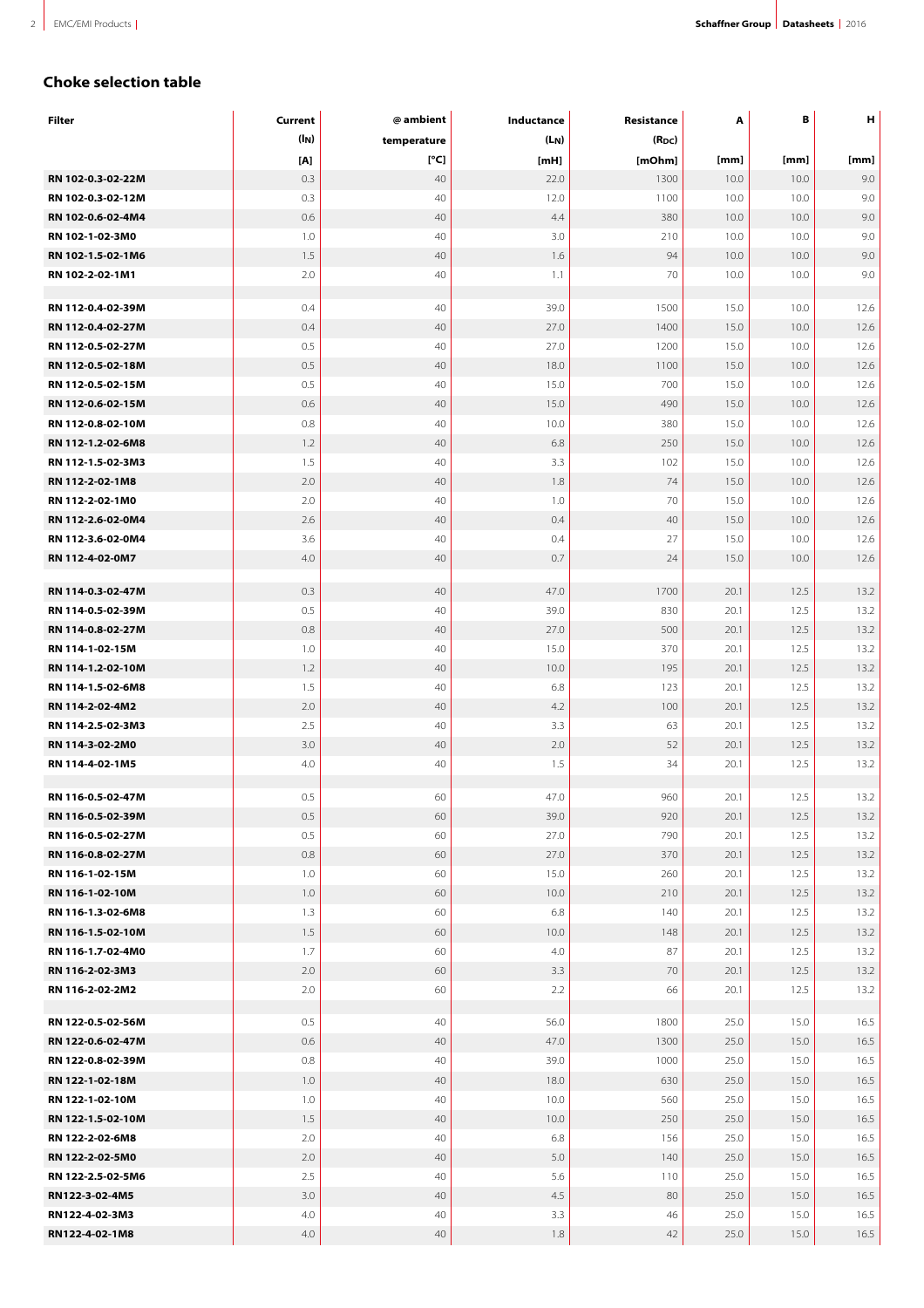| Filter             | Current           | @ ambient   | Inductance | Resistance | Α    | в    | н    |
|--------------------|-------------------|-------------|------------|------------|------|------|------|
|                    | (I <sub>N</sub> ) | temperature | $(L_N)$    | $(R_{DC})$ |      |      |      |
|                    | [A]               | [°C]        | [mH]       | [mOhm]     | [mm] | [mm] | [mm] |
| RN 142-0.5-02-82M  | 0.5               | 40          | 82.0       | 2700       | 30.0 | 20.0 | 19.7 |
| RN 142-1-02-33M    | 1.0               | 40          | 33.0       | 810        | 30.0 | 20.0 | 19.7 |
| RN 142-1.4-02-27M  | 1.4               | 40          | 27.0       | 500        | 30.0 | 20.0 | 19.7 |
| RN 142-2-02-6M8    | 2.0               | 40          | 6.8        | 192        | 30.0 | 20.0 | 19.7 |
| RN 142-4-02-3M3    | 4.0               | 40          | 3.3        | 67         | 30.0 | 20.0 | 19.7 |
| RN 142-6-02-1M8    | 6.0               | 40          | 1.8        | 20         | 30.0 | 20.0 | 19.7 |
|                    |                   |             |            |            |      |      |      |
| RN 143-0.5-02-100M | 0.5               | 40          | 100.0      | 2900       | 30.0 | 20.0 | 19.7 |
| RN 143-1-02-47M    | 1.0               | 40          | 47.0       | 890        | 30.0 | 20.0 | 19.7 |
| RN 143-2-02-10M    | 2.0               | 40          | 10.0       | 240        | 30.0 | 20.0 | 19.7 |
| RN 143-4-02-3M9    | 4.0               | 40          | 3.9        | 59         | 30.0 | 20.0 | 19.7 |
| RN 143-6-02-1M8    | 6.0               | 40          | 1.8        | 20         | 30.0 | 20.0 | 19.7 |
|                    |                   |             |            |            |      |      |      |
| RN 152-1-02-68M    | 1.0               | 40          | 68.0       | 1300       | 40.0 | 15.0 | 25.0 |
| RN 152-2-02-18M    | 2.0               | 40          | 18.0       | 350        | 40.0 | 15.0 | 25.0 |
| RN 152-4-02-6M8    | 4.0               | 40          | 6.8        | 87         | 40.0 | 15.0 | 25.0 |
| RN 152-6-02-3M9    | 6.0               | 40          | 3.9        | 42         | 40.0 | 15.0 | 25.0 |
| RN 152-8-02-2M7    | 8.0               | 40          | 2.7        | 22         | 40.0 | 15.0 | 25.0 |
| RN 152-10-02-1M8   | 10.0              | 40          | 1.8        | 14         | 40.0 | 15.0 | 25.0 |
|                    |                   |             |            |            |      |      |      |
| RN 202-0.3-02-22M  | 0.3               | 40          | 22.0       | 1300       | 5.1  | 15.2 | 13.5 |
| RN 202-0.3-02-12M  | 0.3               | 40          | 12.0       | 1100       | 5.1  | 15.2 | 13.5 |
| RN 202-0.6-02-4M4  | 0.6               | 40          | 4.4        | 380        | 5.1  | 15.2 | 13.5 |
| RN 202-1-02-3M0    | 1.0               | 40          | 3.0        | 210        | 5.1  | 15.2 | 13.5 |
| RN 202-1.5-02-1M6  | 1.5               | 40          | 1.6        | 94         | 5.1  | 15.2 | 13.5 |
| RN 202-2-02-1M1    | 2.0               | 40          | 1.1        | 70         | 5.1  | 15.2 | 13.5 |
|                    |                   |             |            |            |      |      |      |
| RN 204-0.3-02-22M  | 0.3               | 40          | 22.0       | 1300       | 7.6  | 10.0 | 14.3 |
| RN 204-0.3-02-12M  | 0.3               | 40          | 12.0       | 960        | 7.6  | 10.0 | 14.3 |
| RN 204-0.6-02-4M4  | 0.6               | 40          | 4.4        | 350        | 7.6  | 10.0 | 14.3 |
| RN 204-1-02-3M0    | 1.0               | 40          | 3.0        | 192        | 7.6  | 10.0 | 14.3 |
| RN 204-1.5-02-1M6  | 1.5               | 40          | 1.6        | 96         | 7.6  | 10.0 | 14.3 |
| RN 204-2-02-1M1    | 2.0               | 40          | 1.1        | 57         | 7.6  | 10.0 | 14.3 |
| RN 212-0.4-02-39M  | 0.4               | 40          | 39.0       | 1500       | 10.0 | 15.0 | 20.0 |
| RN 212-0.4-02-27M  | 0.4               | 40          | 27.0       | 1400       | 10.0 | 15.0 | 20.0 |
| RN 212-0.5-02-27M  | 0.5               | 40          | 27.0       | 1200       | 10.0 | 15.0 | 20.0 |
| RN 212-0.5-02-18M  | 0.5               | 40          | 18.0       | 1100       | 10.0 | 15.0 | 20.0 |
| RN 212-0.5-02-15M  | 0.5               | 40          | 15.0       | 700        | 10.0 | 15.0 | 20.0 |
| RN 212-0.6-02-15M  | 0.6               | 40          | 15.0       | 490        | 10.0 | 15.0 | 20.0 |
| RN 212-0.8-02-10M  | 0.8               | 40          | 10.0       | 380        | 10.0 | 15.0 | 20.0 |
| RN 212-1.2-02-6M8  | 1.2               | 40          | 6.8        | 250        | 10.0 | 15.0 | 20.0 |
| RN 212-1.5-02-3M3  | 1.5               | 40          |            |            |      | 15.0 |      |
|                    |                   |             | 3.3        | 102        | 10.0 |      | 20.0 |
| RN 212-2-02-1M8    | 2.0               | 40          | 1.8        | 74         | 10.0 | 15.0 | 20.0 |
| RN 212-2-02-1M0    | 2.0               | 40          | 1.0        | 70         | 10.0 | 15.0 | 20.0 |
| RN 212-2.6-02-0M4  | 2.6               | 40          | 0.4        | 40         | 10.0 | 15.0 | 20.0 |
| RN 212-3.6-02-0M4  | 3.6               | 40          | 0.4        | 27         | 10.0 | 15.0 | 20.0 |
| RN 212-4-02-0M7    | 4.0               | 40          | 0.7        | 24         | 10.0 | 15.0 | 20.0 |
| RN 214-0.3-02-47M  | 0.3               | 40          | 47.0       | 1700       | 12.5 | 10.0 | 25.0 |
| RN 214-0.5-02-56M  | 0.5               | 40          | 56.0       | 1700       | 12.5 | 10.0 | 25.0 |
| RN 214-0.5-02-39M  | 0.5               | 40          | 39.0       | 830        | 12.5 | 10.0 | 25.0 |
| RN 214-0.8-02-27M  | 0.8               | 40          | 27.0       | 500        | 12.5 | 10.0 | 25.0 |
|                    |                   |             |            |            |      |      |      |
| RN 214-1-02-15M    | 1.0               | 40          | 15.0       | 370        | 12.5 | 10.0 | 25.0 |
| RN 214-1.2-02-10M  | 1.2               | 40          | 10.0       | 195        | 12.5 | 10.0 | 25.0 |
| RN 214-1.5-02-6M8  | 1.5               | 40          | 6.8        | 123        | 12.5 | 10.0 | 25.0 |
| RN 214-2-02-4M2    | $2.0\,$           | 40          | 4.2        | 100        | 12.5 | 10.0 | 25.0 |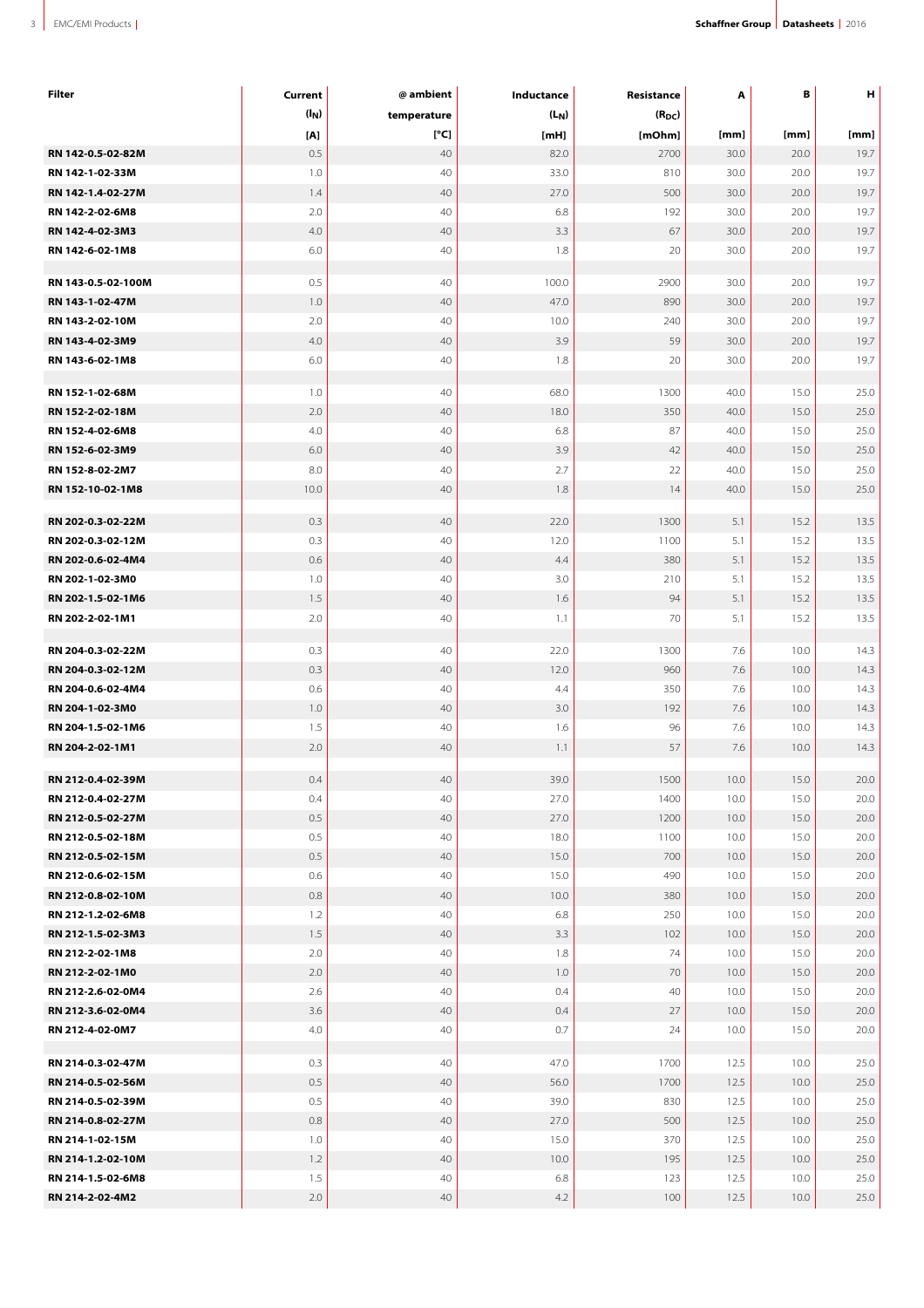| <b>Designation</b> | Current           | @ ambient   | Inductance    | Resistance | A    | В    | н    |
|--------------------|-------------------|-------------|---------------|------------|------|------|------|
|                    | (I <sub>N</sub> ) | temperature | $(L_N)$       | $(R_{DC})$ |      |      |      |
|                    | [A]               | [°C]        | [ <b>mH</b> ] | [mOhm]     | [mm] | [mm] | [mm] |
| RN 214-2-02-2M2    | 2.0               | 40          | 2.2           | 67         | 12.5 | 10.0 | 25.0 |
| RN 214-2.5-02-3M3  | 2.5               | 40          | 3.3           | 63         | 12.5 | 10.0 | 25.0 |
| RN 214-3-02-2M0    | 3.0               | 40          | 2.0           | 52         | 12.5 | 10.0 | 25.0 |
| RN 214-4-02-1M5    | 4.0               | 40          | 1.5           | 34         | 12.5 | 10.0 | 25.0 |
| RN 216-0.5-02-47M  | 0.5               | 60          | 47.0          | 960        | 12.5 | 10.0 | 25.0 |
| RN 216-0.5-02-39M  | 0.5               | 60          | 39.0          | 920        | 12.5 | 10.0 | 25.0 |
| RN 216-0.5-02-27M  | 0.5               | 60          | 27.0          | 790        | 12.5 | 10.0 | 25.0 |
| RN 216-0.8-02-27M  | 0.8               | 60          | 27.0          | 370        | 12.5 | 10.0 | 25.0 |
| RN 216-1-02-15M    | 1.0               | 60          | 15.0          | 260        | 12.5 | 10.0 | 25.0 |
| RN 216-1-02-10M    | 1.0               | 60          | 10.0          | 210        | 12.5 | 10.0 | 25.0 |
| RN 216-1.3-02-6M8  | 1.3               | 60          | 6.8           | 140        | 12.5 | 10.0 | 25.0 |
| RN 216-1.5-02-10M  | 1.5               | 60          | 10.0          | 148        | 12.5 | 10.0 | 25.0 |
| RN 216-1.7-02-4M0  | 1.7               | 60          | 4.0           | 87         | 12.5 | 10.0 | 25.0 |
| RN 216-2-02-3M3    | 2.0               | 60          | 3.3           | 70         | 12.5 | 10.0 | 25.0 |
| RN 216-2-02-2M2    | 2.0               | 60          | 2.2           | 66         | 12.5 | 10.0 | 25.0 |
| RN 222-0.5-02-56M  | 0.5               | 40          | 56.0          | 1800       | 15.0 | 12.5 | 29.3 |
| RN 222-0.6-02-47M  | 0.6               | 40          | 47.0          | 1300       | 15.0 | 12.5 | 29.3 |
| RN 222-0.8-02-39M  | 0.8               | 40          | 39.0          | 1000       | 15.0 | 12.5 | 29.3 |
| RN 222-1-02-33M    | 1.0               | 40          | 33.0          | 1300       | 15.0 | 12.5 | 29.3 |
| RN 222-1-02-18M    | 1.0               | 40          | 18.0          | 630        | 15.0 | 12.5 | 29.3 |
| RN 222-1.5-02-10M  | 1.5               | 40          | 10.0          | 250        | 15.0 | 12.5 | 29.3 |
| RN 222-2-02-6M8    | 2.0               | 40          | 6.8           | 156        | 15.0 | 12.5 | 29.3 |
| RN 222-2.5-02-5M6  | 2.5               | 40          | 5.6           | 110        | 15.0 | 12.5 | 29.3 |
| RN 222-3-02-4M5    | 3.0               | 40          | 4.5           | 80         | 15.0 | 12.5 | 29.3 |
| RN 222-4-02-3M3    | 4.0               | 40          | 3.3           | 46         | 15.0 | 12.5 | 29.3 |
| RN 232-0.6-02-47M  | 0.6               | 40          | 47.0          | 1300       | 15.0 | 12.5 | 29.3 |
| RN 232-1-02-18M    | 1.0               | 40          | 18.0          | 390        | 15.0 | 12.5 | 29.3 |
| RN 232-1.6-02-10M  | 1.6               | 40          | 10.0          | 170        | 15.0 | 12.5 | 29.3 |
| RN 232-2.5-02-5M6  | 2.5               | 40          | 5.6           | 86         | 15.0 | 12.5 | 29.3 |
| RN 232-4-02-3M3    | 4.0               | 40          | 3.3           | 54         | 15.0 | 12.5 | 29.3 |
| RN 242-0.5-02-82M  | 0.5               | 40          | 82.0          | 2700       | 15.0 | 12.5 | 34.3 |
| RN 242-1-02-33M    | 1.0               | 40          | 33.0          | 810        | 15.0 | 12.5 | 34.3 |
| RN 242-1.4-02-27M  | 1.4               | 40          | 27.0          | 500        | 15.0 | 12.5 | 34.3 |
| RN 242-2-02-6M8    | 2.0               | 40          | 6.8           | 192        | 15.0 | 12.5 | 34.3 |
| RN 242-4-02-3M3    | 4.0               | 40          | 3.3           | 67         | 15.0 | 12.5 | 34.3 |
| RN 242-6-02-1M8    | 6.0               | 40          | 1.8           | 20         | 15.0 | 12.5 | 34.3 |

Test conditions:

Measuring frequency: 10 kHz; 50 mV Inductance tolerance: +50%, -30% Resistance tolerance: ±15% @ 25°C Electrical characteristics @ 25°C: ±2°C Stray Inductance measurement method (one phase shorted):



For mechanical tolerances refer to mechanical data section.

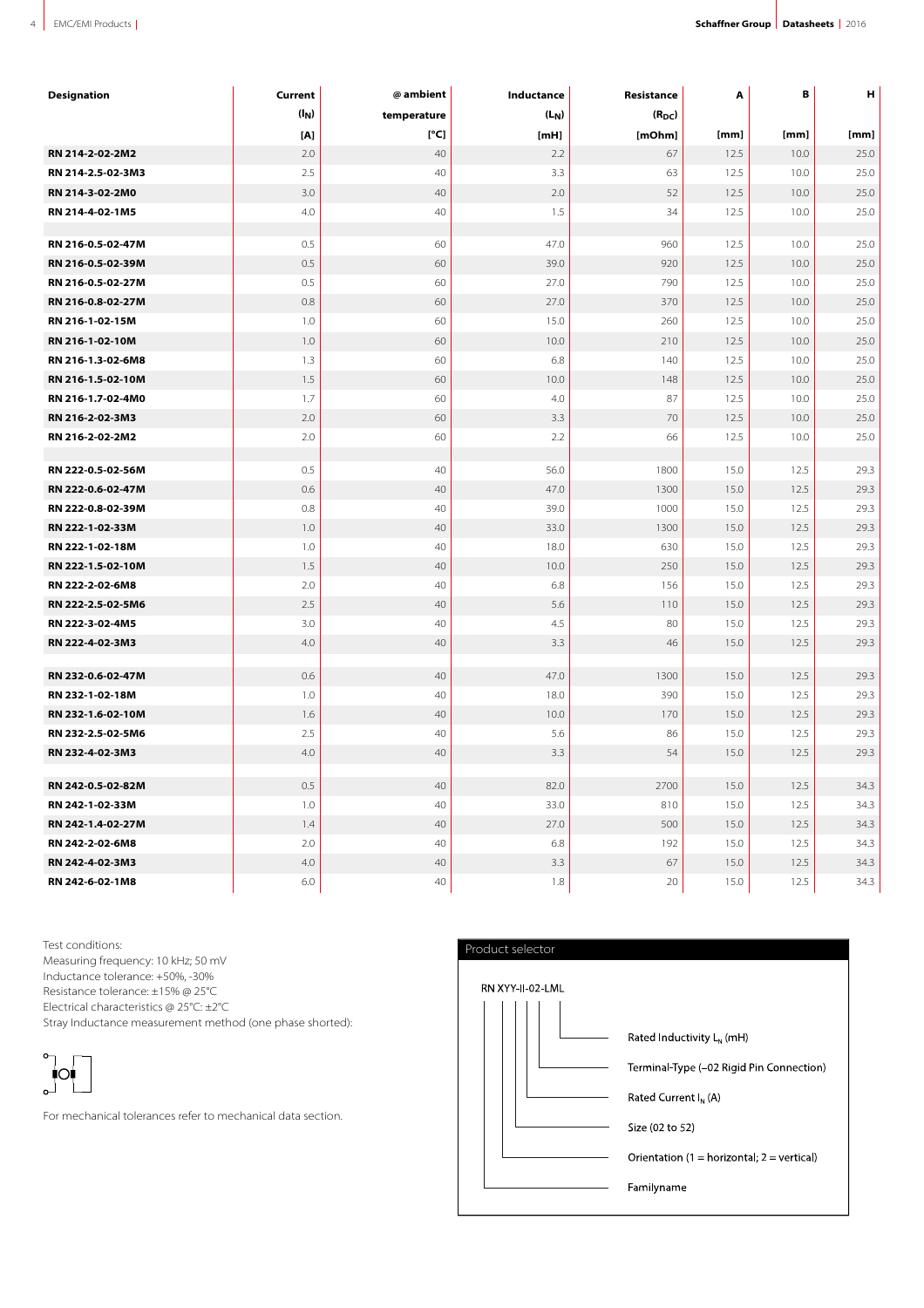# **Typical attenuation/resonance frequency characteristics**

Per CISPR 17; 50 Ω/50 Ωsym

X can be exchanged with either 1 or 2 for different housing configuration, attenuation is similar

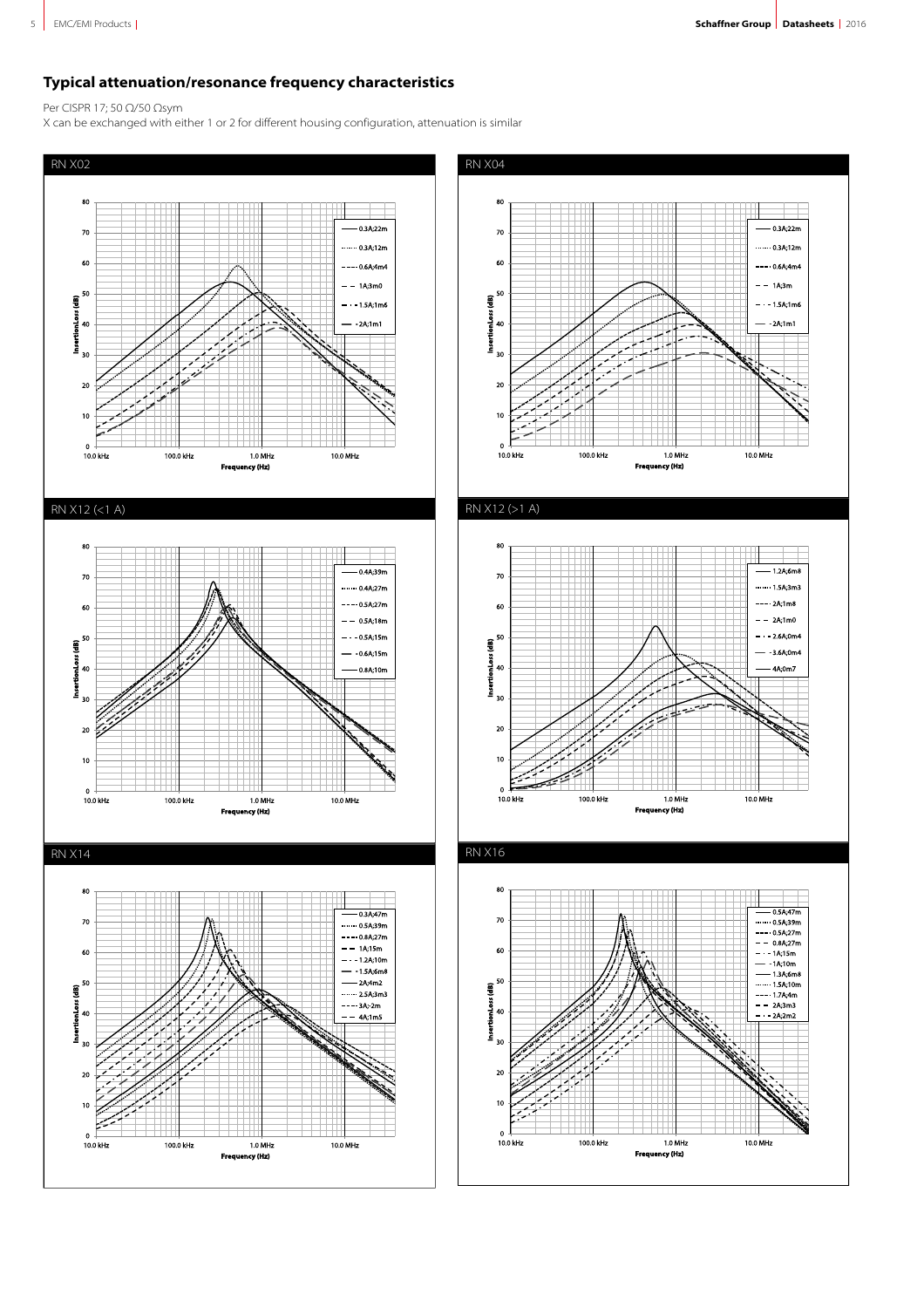



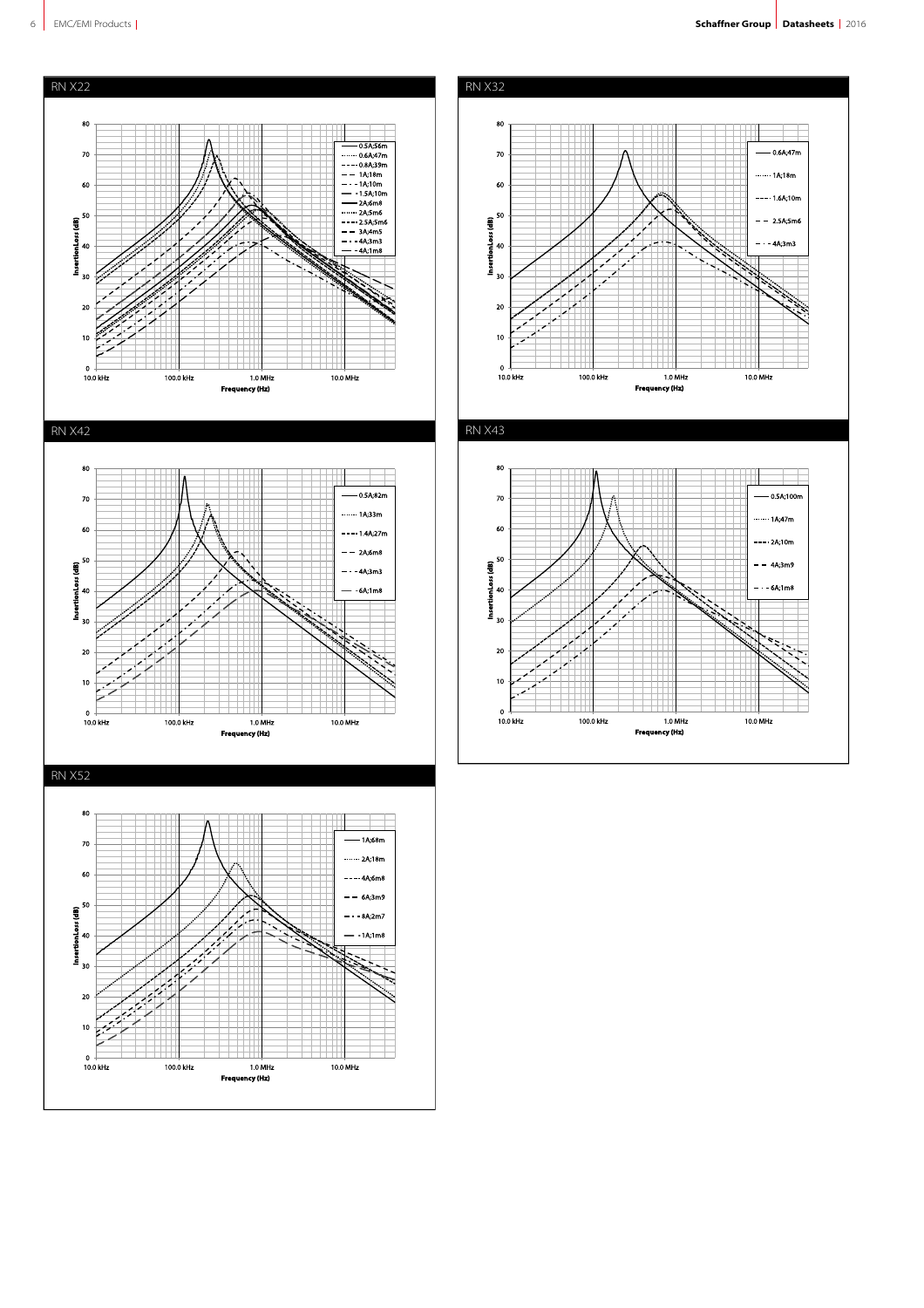# **Mechanical data**













# **Dimensions**

|               | А                  | В              | н                      |                        | W                      | P              | ØP               |
|---------------|--------------------|----------------|------------------------|------------------------|------------------------|----------------|------------------|
|               | $(\pm 0.6$ mm)     | $(\pm 0.6$ mm) | $(\pm 0.3 \text{ mm})$ | $(\pm 0.3 \text{ mm})$ | $(\pm 0.3 \text{ mm})$ | $(\pm 0.5$ mm) | $(\pm 0.1$ mm)   |
| <b>RN 102</b> | 10.0 mm            | 10.0 mm        | 9.0 mm                 | 14.0 mm                | 14.0 mm                | 4.0 mm         | $0.6$ mm         |
| <b>RN 112</b> | 15.0 mm            | 10.0 mm        | 12.6 mm                | 17.7 mm                | 17.1 mm                | 4.0 mm         | $0.8$ mm         |
| <b>RN 114</b> | 20.1 mm            | 12.5 mm        | 13.2 mm                | 22.5 mm                | 21.5 mm                | 4.0 mm         | $0.8$ mm         |
| <b>RN 116</b> | 20.1 mm            | 12.5 mm        | 13.2 mm                | 22.5 mm                | 21.5 mm                | 4.0 mm         | $0.8$ mm         |
| <b>RN 122</b> | 25.0 mm            | 15.0 mm        | 16.5 mm                | 28.0 mm                | 27.0 mm                | 4.0 mm         | $0.8$ mm         |
| <b>RN 142</b> | 30.0 mm            | 20.0 mm        | 19.7 mm                | 33.1 mm                | 32.5 mm                | 4.3 mm         | $0.8$ mm         |
| <b>RN 143</b> | 30.0 mm            | 20.0 mm        | 19.7 mm                | 33.1 mm                | 32.5 mm                | 4.3 mm         | $0.8$ mm         |
| <b>RN 152</b> | 40.0 mm            | 15.0 mm        | 25.0 mm                | 43.0 mm                | 41.8 mm                | 4.5 mm         | $1.2 \text{ mm}$ |
| <b>RN 202</b> | $5.1 \, \text{mm}$ | 15.2 mm        | 13.5 mm                | 8.8 mm                 | 18.2 mm                | 4.5 mm         | $0.8$ mm         |
| <b>RN 204</b> | 7.6 mm             | 10.0 mm        | 14.3 mm                | 9.0 mm                 | 14.0 mm                | 4.0 mm         | $0.5$ mm         |
| <b>RN 212</b> | 10.0 mm            | 15.0 mm        | 20.0 mm                | 12.5 mm                | 18.0 mm                | 4.0 mm         | $0.8$ mm         |
| <b>RN 214</b> | 12.5 mm            | 10.0 mm        | 25.0 mm                | 15.5 mm                | 23.0 mm                | 4.0 mm         | $0.8$ mm         |
| <b>RN 216</b> | 12.5 mm            | 10.0 mm        | 25.0 mm                | 15.5 mm                | 23.0 mm                | 4.0 mm         | $0.8$ mm         |
| <b>RN 222</b> | 15.0 mm            | 12.5 mm        | 29.3 mm                | 18.0 mm                | 31.0 mm                | 4.0 mm         | $0.8$ mm         |
| <b>RN 232</b> | 15.0 mm            | 12.5 mm        | 34.3 mm                | 18.0 mm                | 31.0 mm                | 4.2 mm         | $0.8$ mm         |
| <b>RN 242</b> | 15.0 mm            | 12.5 mm        | 34.3 mm                | 18.0 mm                | 31.0 mm                | 4.2 mm         | $0.8$ mm         |

Please visit [www.schaffner.com](http://www.schaffner.com) to find more details on filter connections.